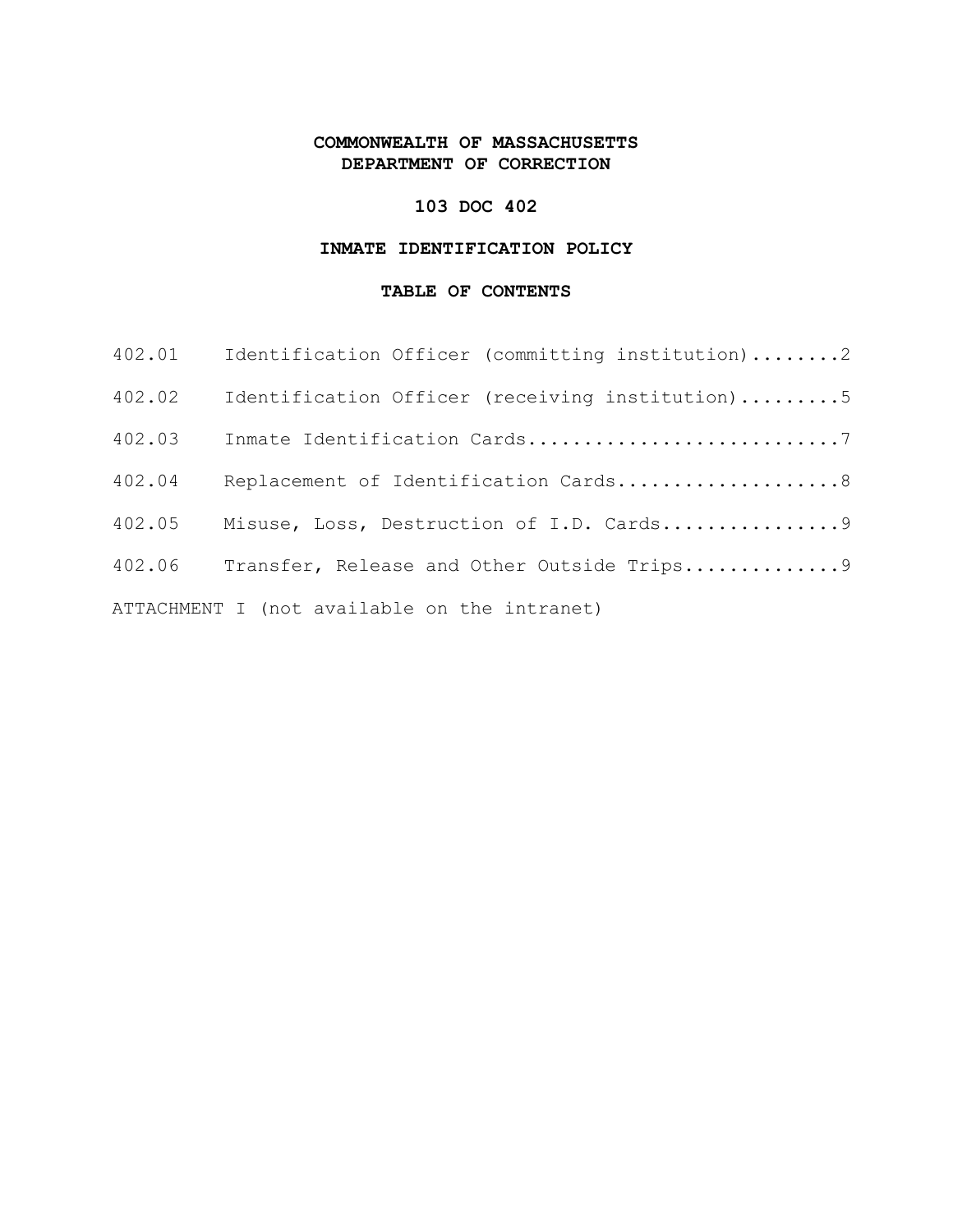| MASSACHUSETTS DEPARTMENT OF<br>CORRECTION     | DIVISION: PDCU      |
|-----------------------------------------------|---------------------|
| TITLE: INMATE IDENTIFICATION<br><b>POLICY</b> | NUMBER: 103 DOC 402 |

- **Purpose:** To establish departmental policy regarding the issuance of inmate identification cards.
- **References:** M.G.L., chapter 124, section 1 (c) and (q) and chapter 127, section 23.
- **Applicability:** Staff/Inmates **Public Access:** Yes
- **Location:** DOC central policy file/institutional policy file

**Responsible Staff for Implementation and Monitoring of Policy:**

- **-** Director of Policy Development and Compliance Unit
- Superintendents

#### **Effective Date:08/20/2019**

- **CANCELLATION**: This policy cancels all previous department policy statements, bulletins, directives, orders, notices, rules, or regulations regarding inmate identification which are inconsistent with this policy.
- **SEVERABILITY CLAUSE**: If any part of this policy is for any reason held to be in excess of the authority of the Commissioner, such decision will not affect any other part of this policy.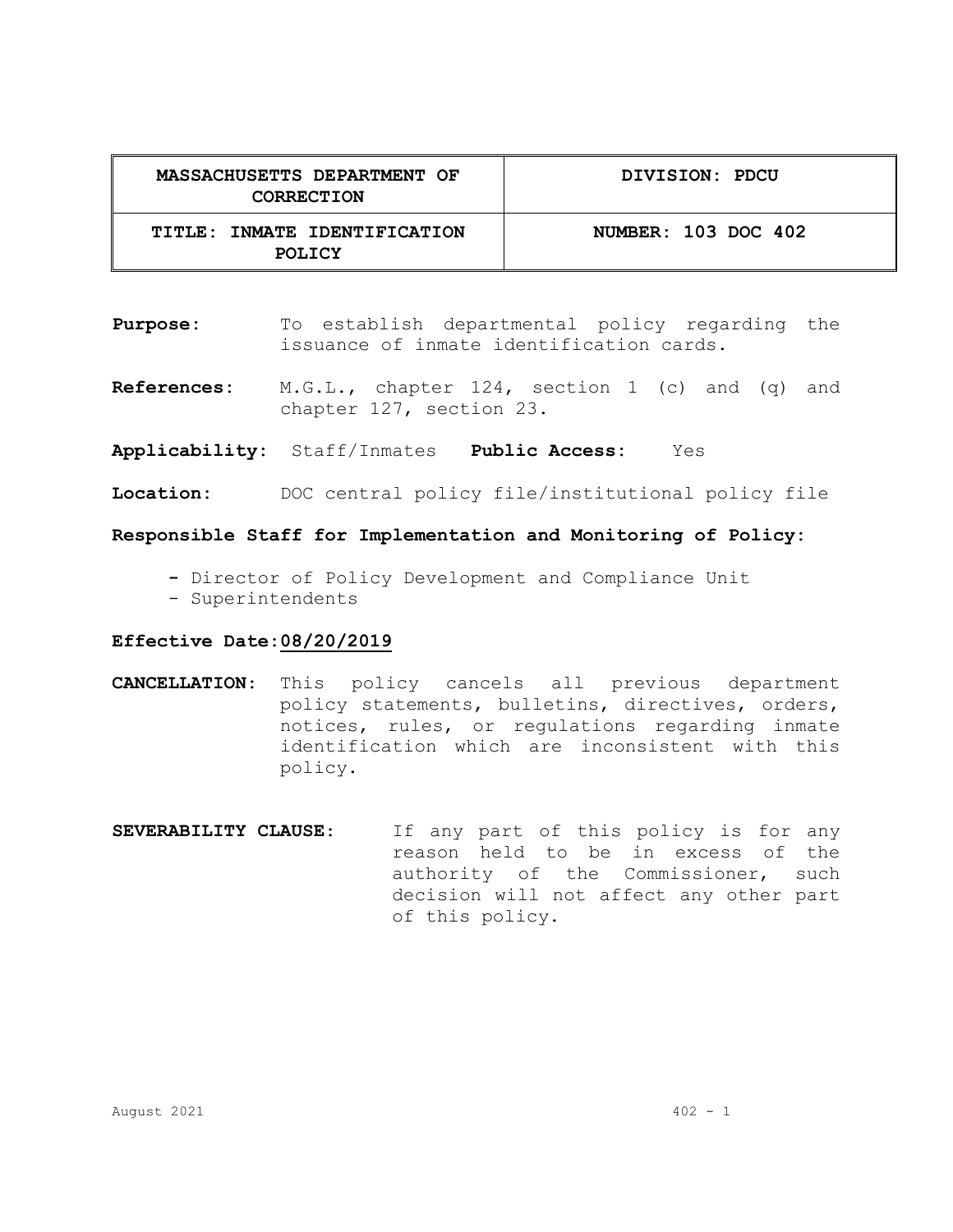### **402.01 Identification Officer (committing institution)**

Each superintendent shall identify a qualified staff member to serve as the identification officer. The responsibilities of the I.D. officer shall include, but not be limited to:

- A. The identification officer at a committing institution (i.e. MCI Cedar Junction and MCI Framingham) shall ensure that each sentenced inmate is fingerprinted and<br>photographed utilizing digital technologies where photographed utilizing digital technologies where available. The identification officer shall review the mittimus and any accompanying paperwork of any sentenced commitment for a previously assigned Offense Based Tracking Number (OBTN). Civil commitments other than those committed to the Massachusetts Treatment Center and awaiting trial inmates shall not be fingerprinted.
	- 1. If an OBTN has been issued by the court and recorded on the mittimus, the identification officer will change the prefix to reflect the committing institution i.e., DD5Y ( $D =$  department of correction + D5Y = the number of the CJIS terminal used at MCI Cedar Junction) or DD67 (D = department of correction + D67 = the number of the CJIS terminal used at MCI Framingham). Therefore, the new OBTN would appear as follows: DD5Y/DD67 + the previously issued OBTN.

Note: MCI Cedar Junction and MCI Framingham will exclusively utilize the CJIS terminals with the identification numbers DD5Y (MCI Cedar Junction) and DD67 (MCI Framingham) for entering OBTN numbers.

- a. For a county committed inmate with multiple OBTN's located on the mittimus, the first OBTN listed shall be the number utilized.
- b. For an inmate serving a state sentence with multiple OBTN's located on the mittimus, the OBTN for the governing charge on the inmate's mittimus shall be the number utilized.
- 2. If no previously issued OBTN can be found, the identification officer shall assign the OBTN utilizing the following format: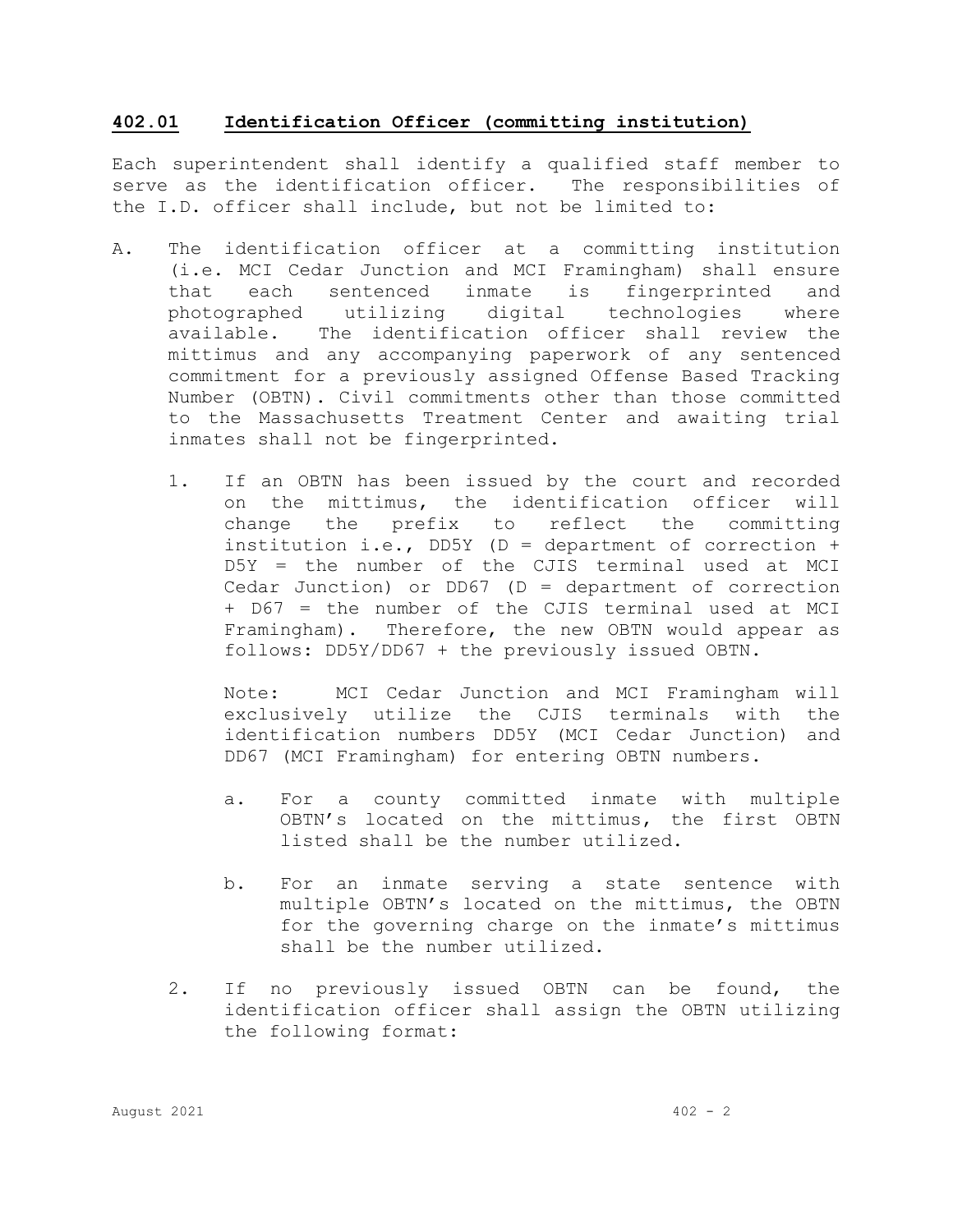- a. DD5Y/DD67 + the inmate's identification number + 00 (thus the OBTN for an inmate whose commitment number is W12345 would appear as DD5YW1234500 or F12345 would appear as DD67F1234500).
- 3. The OBTN must be included on all fingerprint forms that are submitted to the State Police Identification Section.
- B. A sufficient number of fingerprint forms (Form I-9) shall be completed to allow for distribution to the following:
	- 1. The Massachusetts State Police Crime Laboratory, I.D. Section, 59 Horse Pond Road, Sudbury, MA 01776;<br>Central Office, Records Division, Departm
	- 2. Central Office, Records Division, Department of Correction; and
	- 3. Inmate's institutional folder.

The OBTN shall be documented in the IMS Sentence screen associated with the applicable offense by Date Computation staff.

NOTE: Any response from the State Police Identification section shall be printed by the committing institution. The response shall be forwarded to the CRPU for review and then subsequently filed in the inmate's six-part folder.

- C. In the case of both committing and receiving institutions, a sufficient number of photographs will be prepared on each inmate to allow for distribution to the following:
	- 1. two "mug shots" photos (three if the inmate normally wears glasses) to inmate's institutional folder;
	- 2. one photo to the Control Center for Inmate Master Card (Committing Institutions or when not received from sending institutions);
	- 3. one photo for bed book (Committing Institution or when not received from sending institution);
	- 4. one photo to fingerprint record card in the case of committing institutions;
	- 5. one photo attached to the mittimus;<br>6. one recent photo to Central Office
	- one recent photo to Central Office, Records Division, Department of Correction.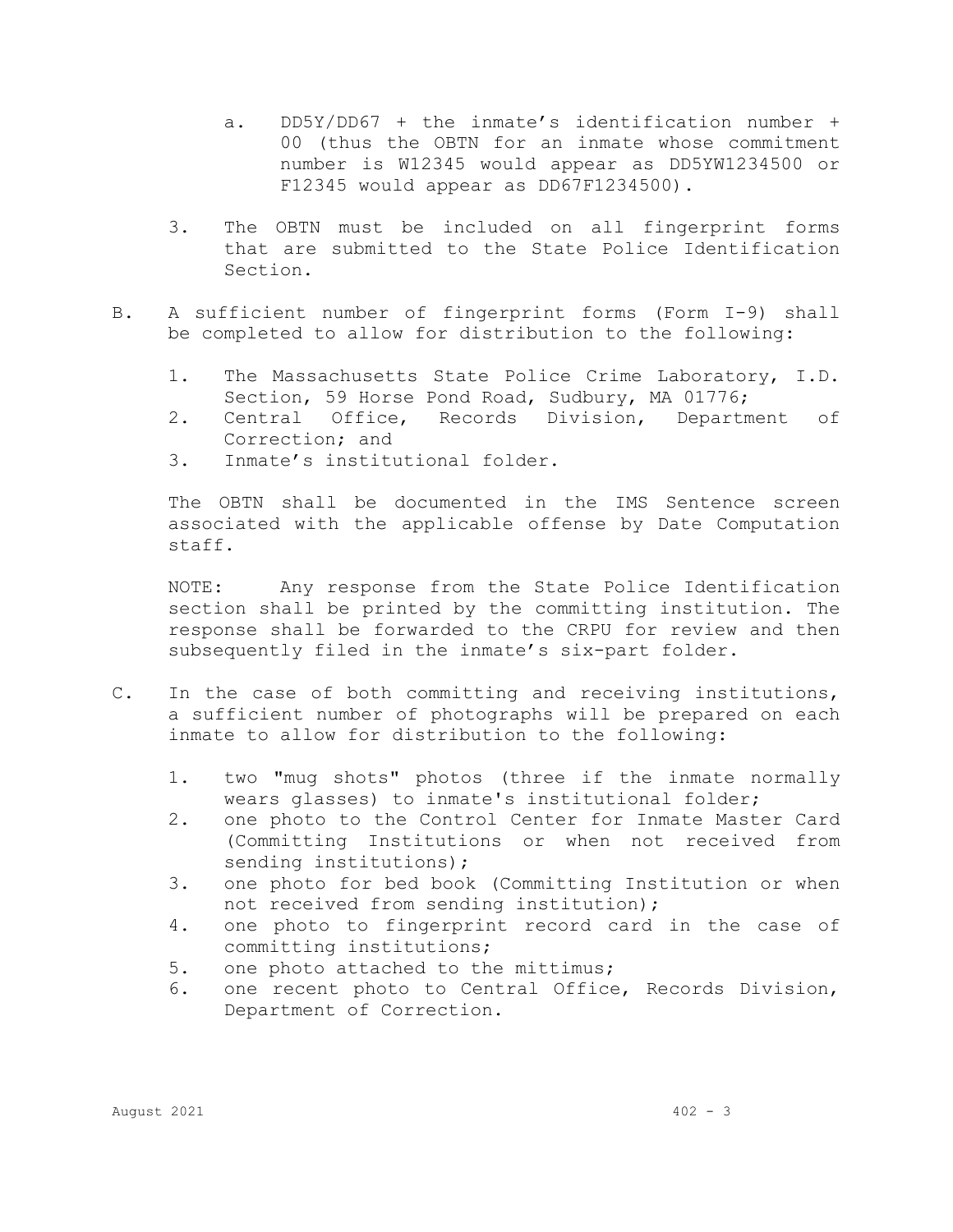D. The I.D. officer will provide for the records room staff a minimum of two recent photographs which are to be maintained in each inmate's institutional folder at all times.

Note: The following guidelines shall be adhered to when photographing an inmate.

a. The inmate shall be photographed in two (2) poses; face full frontal and left profile. The face full frontal photograph shall be taken with the inmate looking directly forward, eyes open and directed towards the camera. For inmates who normally wear eyeglasses, two (2) face full frontal photographs shall be taken, one (1) with the eyeglasses on and one (1) without the eyeglasses on.

The left profile photograph shall be defined in the following manner. The inmate shall be instructed to turn his/her entire body to the right so that the face can be photographed on the left profile. Inmates shall not be allowed to turn their head only. The entire body must be turned so as to allow a complete profile to be taken.

- b. Physical plant differences in each facility's booking area may limit full adherence to the following guidelines concerning the physical layout of the room in which inmate photographs are taken. To the extent possible, facilities shall adhere to the following guidelines. In cases where physical plant limitations cause the set up to differ, the differences shall be included in the facility's written procedures to 103 DOC 402.
	- 1. The background against which the photograph shall be taken is to be coated entirely in FBI Gray paint. The background is to be smooth. In rooms of cinder block type construction, this requirement may be satisfied by hanging a section of appropriately painted plywood against the wall.
	- 2. Lighting shall be provided using a three (3) point balanced illumination system. Lights shall be positioned on either side of the inmate and directly above in such a way as to reduce shadows and glare in the picture.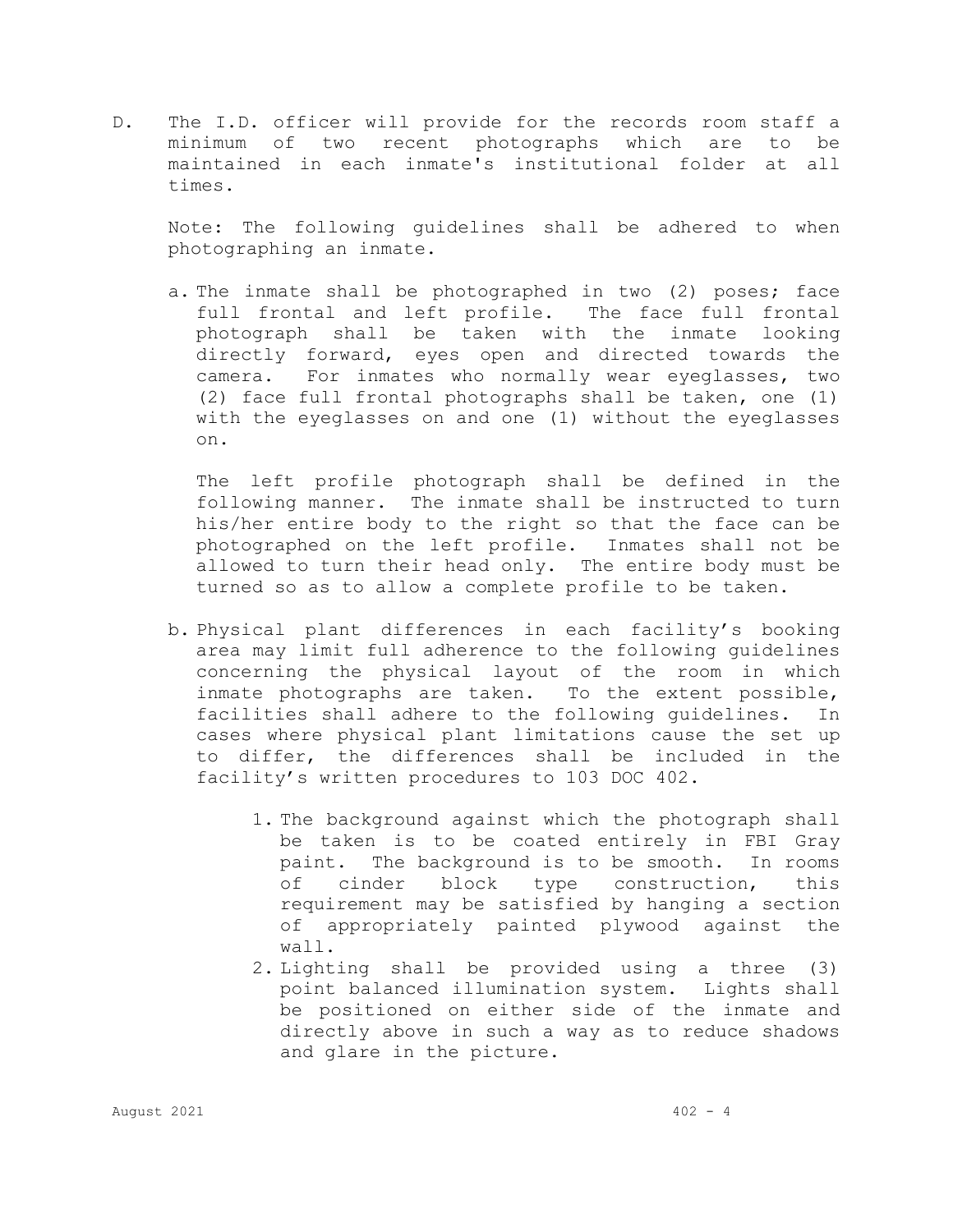3. The photograph shall be centered using the centering grid software provided. Images shall be taken in such a way as to capture the entire face without cutting off either the top of the head area or the chin area. The face shall fill most of the image screen (i.e., Photographs shall not be taken at a distance that allows for a substantial portion of the neck and shoulders to<br>be seen. In such instances, the zoom feature In such instances, the zoom feature shall be used to fill the screen with the subjects face).



The graphic above shows an approximation of how the facial image should fill the screen.

- c. Whenever an inmate is re-photographed during the course of his/her incarceration, the poses noted in subsection 103 DOC 402(1) (C) (a) and the process outlined in 103 DOC  $402(1)$  (C) (b) & (c) shall be adhered to.
- d. For inmates whose religious beliefs require a head or face covering, it shall be removed for the photograph.

### **402.02 Identification Officer (receiving institutions)**

A. In the case of receiving institutions, the identification officer shall be responsible to ensure that fingerprinting and photographing has been completed by the sending institution (i.e. if the inmate has been transferred from a county, out of state, or federal institution). If no fingerprint card is present, the identification officer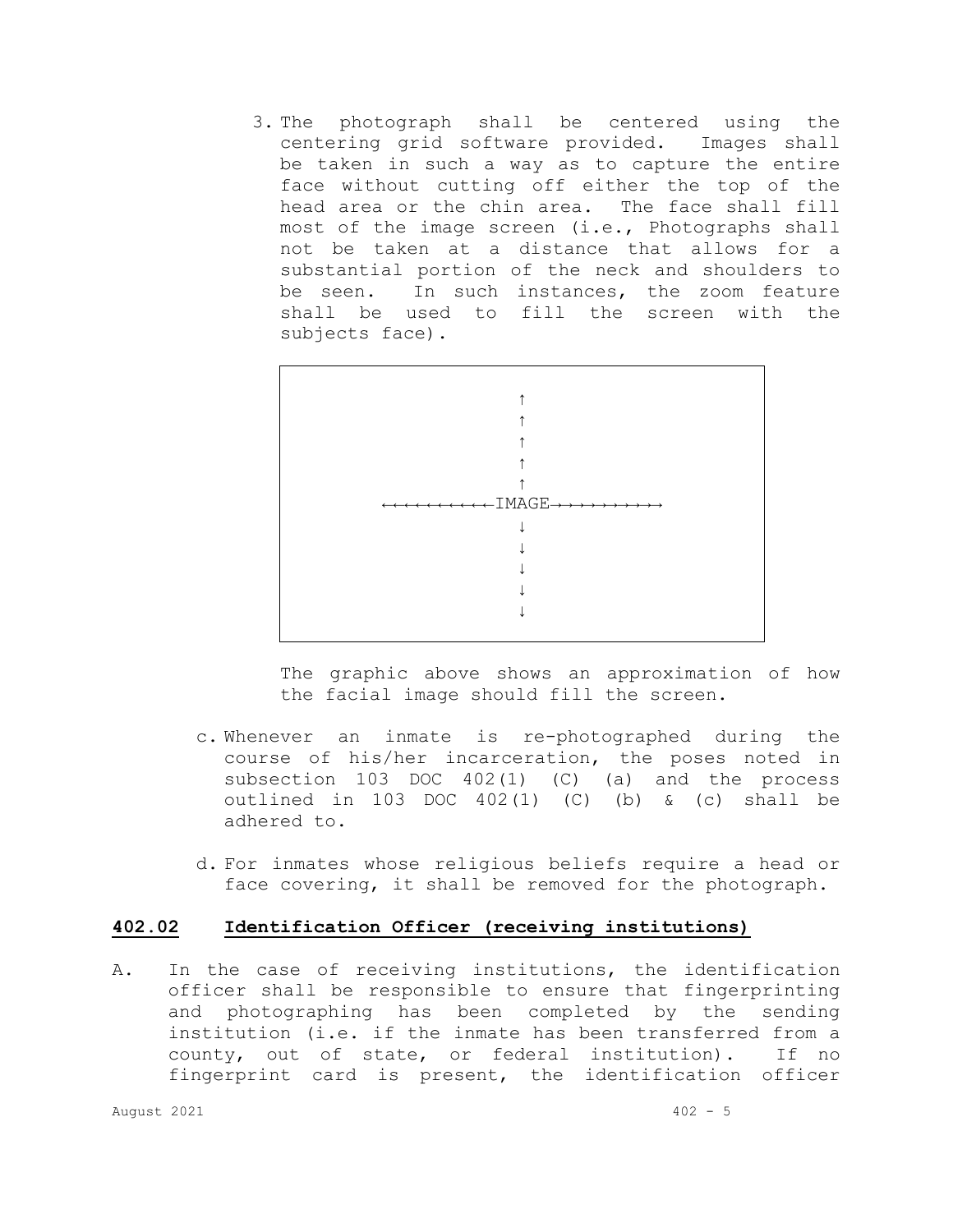shall reprint the inmate utilizing Form I-9 (see Attachment I) ensuring that a sufficient number of forms are completed<br>for distribution to the DOC Central Office Records for distribution to the DOC Central Office Records Division, and the inmate's institutional folder. The identification officer shall then inspect the mittimus and any other accompanying paperwork for the OBTN.

1. If the OBTN is present, the identification officer shall change the prefix in accordance with 103 DOC 402.01(A)(1).

NOTE: The only prefixes that shall be used are<br>DD5Y (for male offenders) and DD67 (for female (for male offenders) and DD67 (for offenders). No other prefixes shall be accepted by the State Police Identification Section.

- 2. The identification officer shall place the OBTN in the appropriate box on the Form I-9 fingerprint form and send, via mail, the Form I-9 fingerprint form to the MCI Cedar Junction/MCI Framingham booking department for submission to the State Police Identification Section.
- 3. If no OBTN is present, the identification officer shall assign an OBTN (utilizing the format in 103 DOC 402.01 (A) (2)) and send the completed I-9 fingerprint form to the MCI Cedar Junction/MCI Framingham booking department. Upon receipt, the booking department of MCI Cedar Junction/MCI Framingham shall review the I-9 fingerprint form for completeness and, if found to be acceptable, forward the I-9 fingerprint form to the<br>State Police Identification Section (if the I-9 State Police Identification Section (if the fingerprint form is not complete, or the booking department at MCI Cedar Junction/MCI Framingham deem the fingerprints unreadable, the card shall be returned to the sending institution for correction).

NOTE: MCI Cedar Junction/MCI Framingham shall submit all reprints to the State Police Identification Section.

The OBTN shall be documented in the IMS Sentence screen associated with the applicable offense by Date Computation staff.

August 2021 402 - 6 B. The State Police Identification Section will send an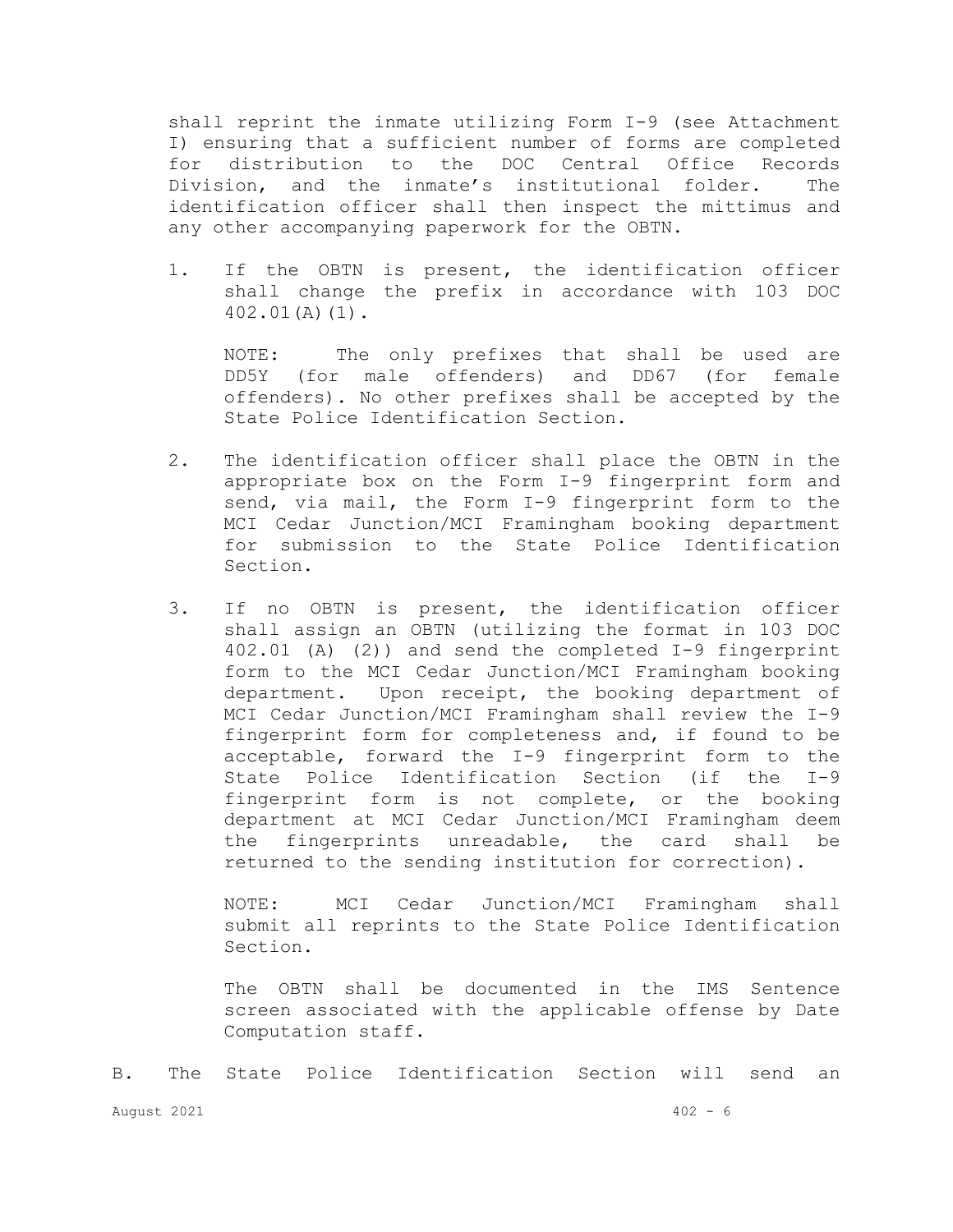automated fax message to MCI Cedar Junction/MCI Framingham indicating whether there was no hit or a positive<br>identification made. MCI Cedar Junction/MCI Framingham identification made. MCI Cedar Junction/MCI i<br>shall then forward the response to the shall then forward the response to the receiving institution's CRPU for review and subsequent filing in the inmate's six-part folder.

C. In the case of both committing and receiving institutions, ensure that a photograph of the inmate is attached to the inmate's mittimus.

### **402.03 Inmate Identification Cards**

It shall be the responsibility of the Superintendent of each committing institution to establish procedures for issuing inmate identification cards to each inmate entering the Department.

- 1. The card will contain the following information.
	- a. The inmate's full name, including middle initial, if any.
	- b. The inmate's commitment number.
	- c. Physical description including:
		- 1. Race;
		- 2. Height;
		- 3. Weight;
		- 4. Color of eyes;
		- 5. Color of hair;
		- 6. Sex;
		- 7. Date of Birth; and
		- 8. Date Card Issued.
		- 9. Gender (Subject to 103 DOC 653 requirements).
		- 10. Search (Subject to 103 DOC 653 requirements).
	- d. Photograph (Frontal Head)
- 2. The issuance of identification cards shall be noted in the comments section of the Inmate Data screen.
- 3. Inmates residing in medium and maximum security<br>facilities shall be required to wear their be required identification card at all times while in or on the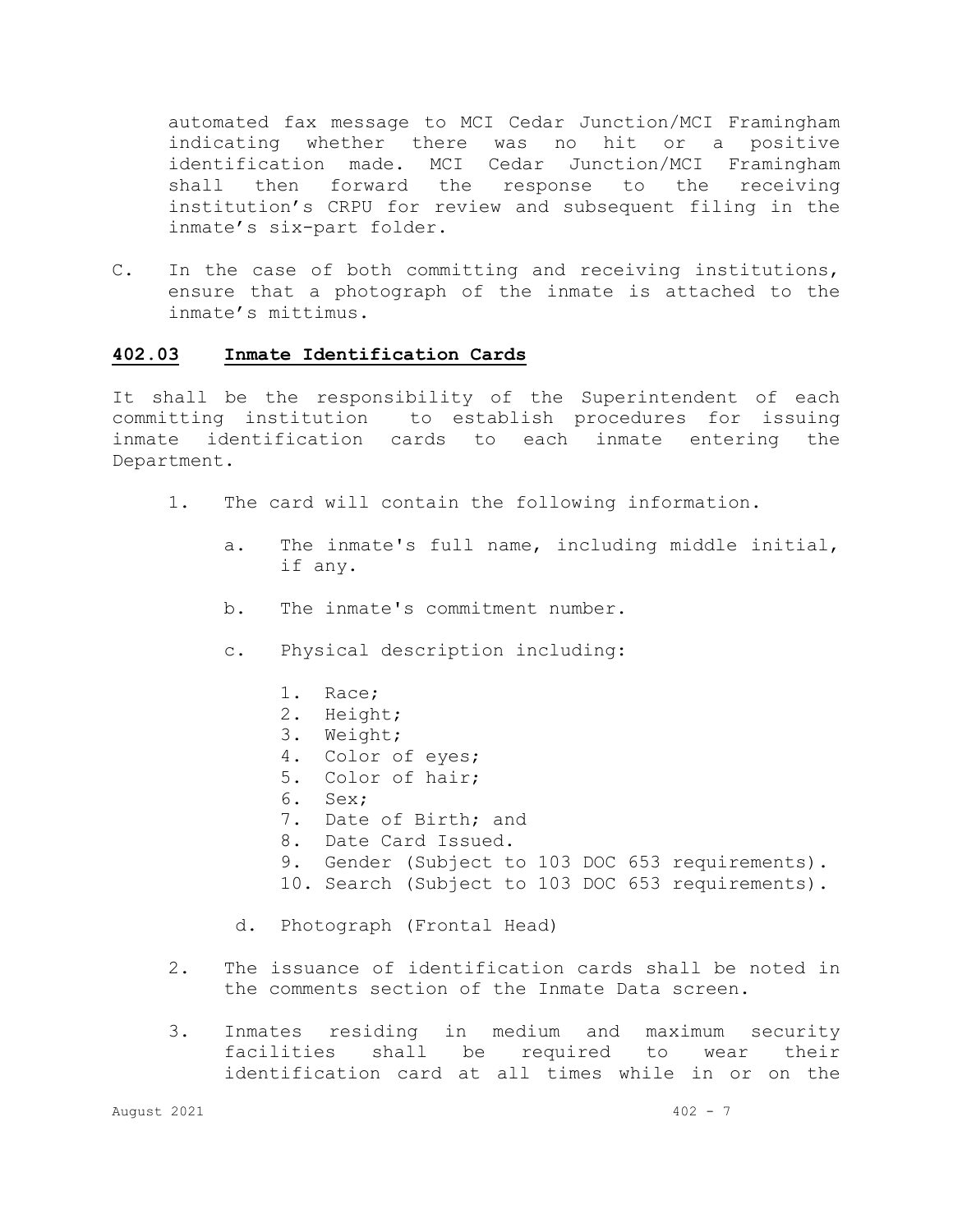grounds of the institution with the exception of while in their assigned housing unit or in those circumstances in which staff may retain identification cards. It shall be the responsibility of the Superintendent of each institution with segregation units to establish procedures for the handling of the identification card upon admittance to and release from the segregation unit.

4. Inmates in minimum security or pre-release facilities shall be required to wear their identification card while in or on the grounds of the institution. The identification card shall be worn in such a way that it is in plain view at all times.

An inmate shall wear the identification card on the front above the waist, and in such a way that it is in plain view at all times.

5. When off the grounds of the institution, each minimum security or pre-release inmate shall be required to carry their identification card.

#### **402.04 Replacement of Identification Cards**

Each Superintendent shall develop procedures that provide for the replacement of an inmate identification card required whether due to damage, a significant change in appearance, a gender identity change in accordance with 103 DOC 653, etc. The issuance of replacement identification cards shall be noted in the comments section of the Inmate Data screen.

Such cards will be the same as initially issued to the inmate with regard to design and will be laminated. If a card is being replaced due to a significant change in appearance, the original card shall be placed with the inmate's mittimus for future reference or use.

At a minimum, inmates shall be re-photographed every two (2) years. If at any time prior to the required bi-annual photograph a staff member notes the inmate's physical appearance has changed (i.e., significant weight loss/gain, hair style, facial hair shaved, grown, etc.) to the point where the identification card no longer accurately depicts the inmate appearance, the staff member shall document the noted change in an incident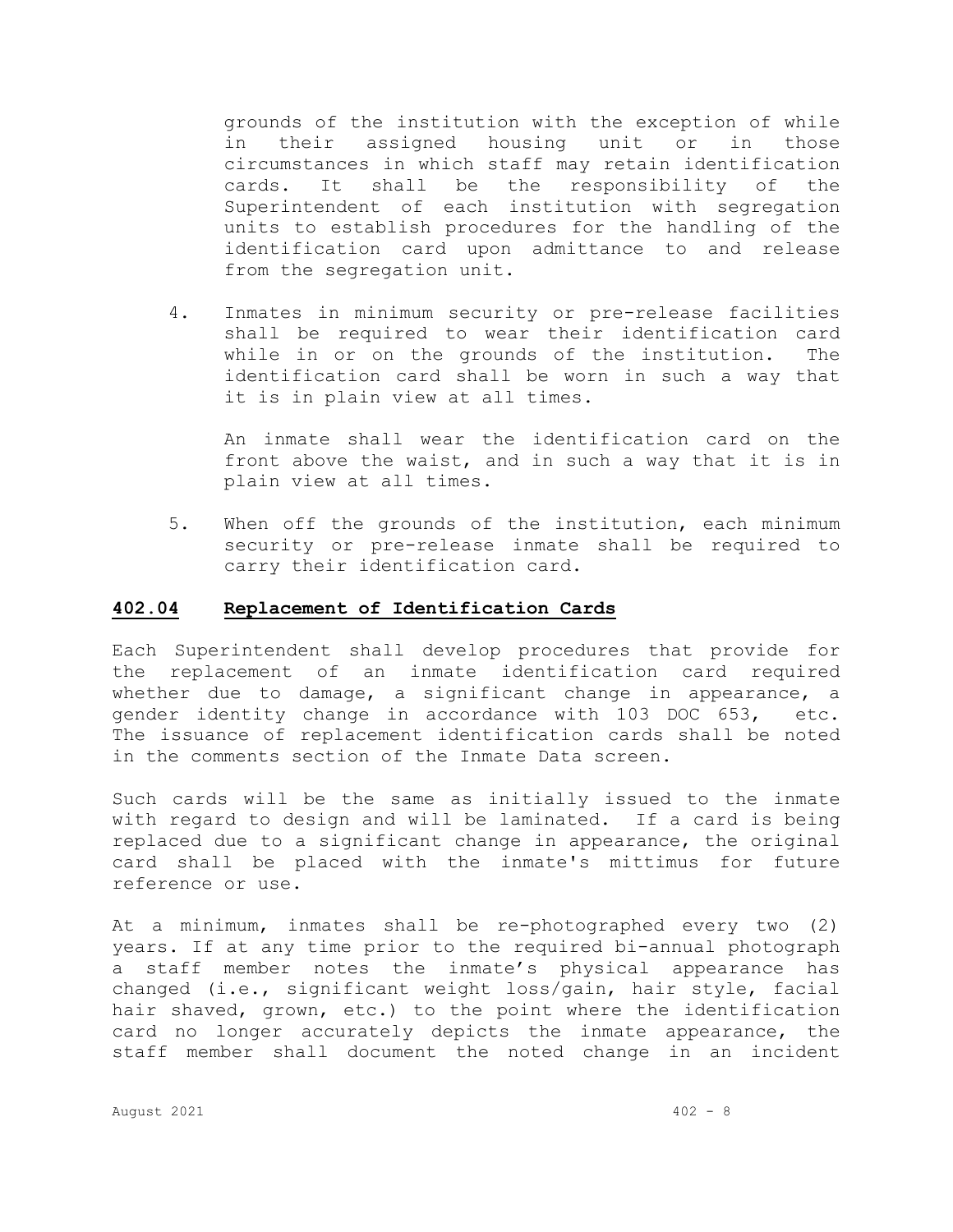report. Upon review of the incident report, facility administration shall determine if a new photograph is necessary. This new photo shall be updated in all applicable facility files. In addition, all applicable IMS data fields shall be updated (i.e., revised weight, hair/facial growth, etc.). . Seven (7) days prior to their anticipated release, all inmates shall have their photographs re-taken (both full frontal, with and without eyeglasses, and left profile).

Whenever an inmate photograph is updated, an unclothed search shall be performed and an update of tattoos shall also be noted on the marks, scars and tattoo screen on IMS. If new tattoos are present and no break in custody has occurred, a disciplinary report shall be issued.

### **402.05 Misuse, Loss or Destruction of I.D.**

- 1. An inmate may be subject to disciplinary actions for misuse of their own or another inmate's I.D. card, to include, but not be limited to, an attempt to fraudulently obtain medications, canteen goods, or any other product or service intended for another.
- 2. An inmate may be required to reimburse the department for the cost of the I.D. card if the inmate loses the card. If the circumstances appear to warrant pursuit of such action the inmate shall be issued a disciplinary report and may be required to reimburse the department \$3.00 for the cost of replacing the card.
- 3. Deliberate mutilation and/or destruction of an issued I.D. card by an inmate shall subject the inmate to disciplinary action and the inmate may be required to reimburse the Department \$3.00 for the cost of replacing the I.D. card.

## **402.06 Transfer, Release and Other Outside Trips**

## 1. Transfers

Upon transfer to another Massachusetts Department of Correction facility, the transporting officer shall be responsible for retaining the inmate's identification card until delivering it to the receiving facility staff. The receiving institution shall ensure that the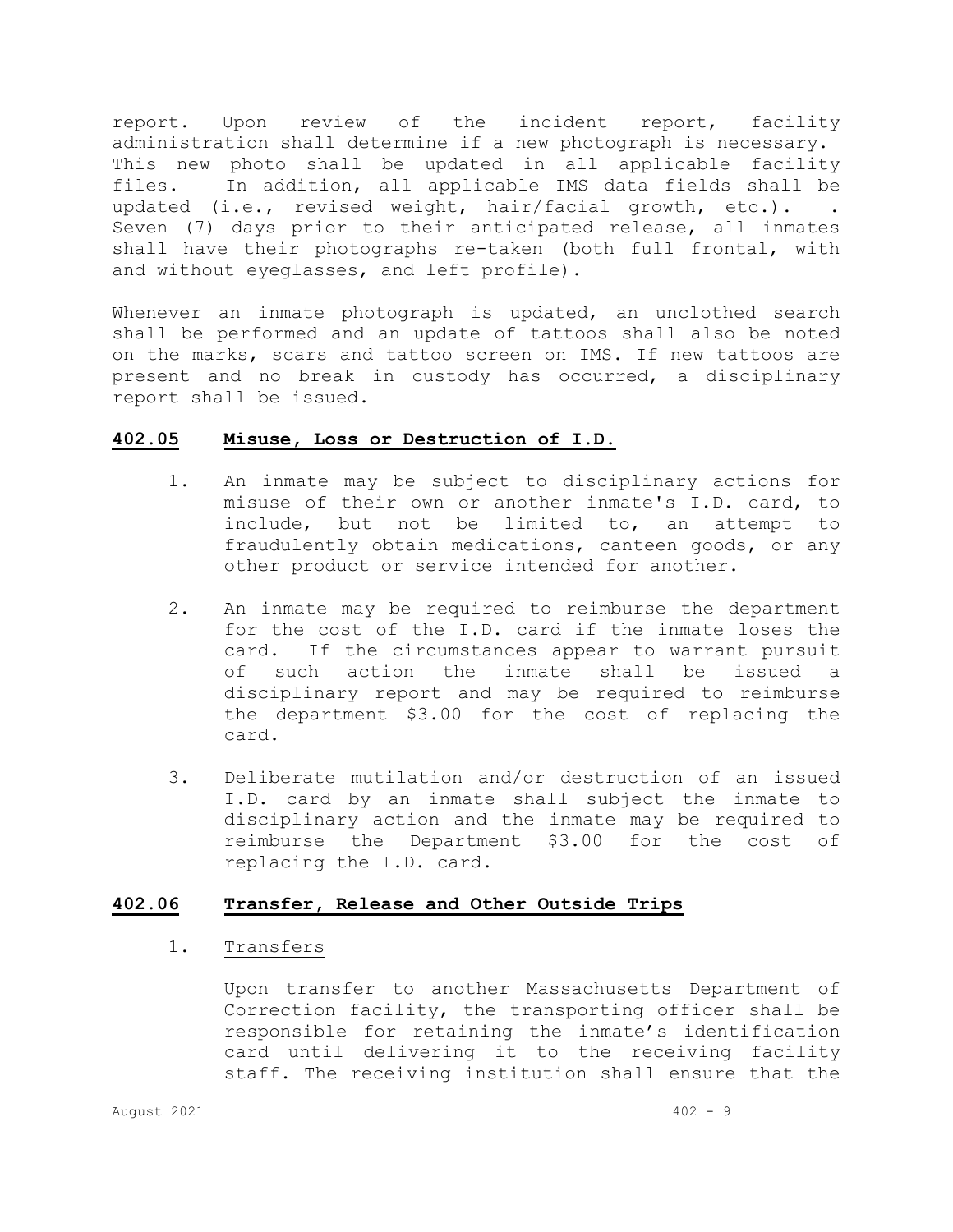inmate regains possession of the I.D. card. If the receiving institution is a House of Correction, the receiving facility shall place the identification card in the mittimus jacket for safekeeping.

## 2. Release from Institution

Upon release from the Department of Correction by parole or certificate of discharge, and after the positive identification is made, the outer control senior staff person shall take the identification card from the inmate. The card shall be placed with the mittimus and forwarded to the original sentencing institution.

## 3. Outside Trips

In the event that an inmate is transported out of the institution for a court trip, hospital trip, furlough or other trip, the transporting officer shall be responsible for retaining the inmate's identification card. Upon return to the institution, the receiving facility shall ensure that the identification card is in the possession of the inmate.

# 4. Community Work Crews/Facility Work Crews

Inmate I.D. cards are to be kept on each inmate's person at all times.